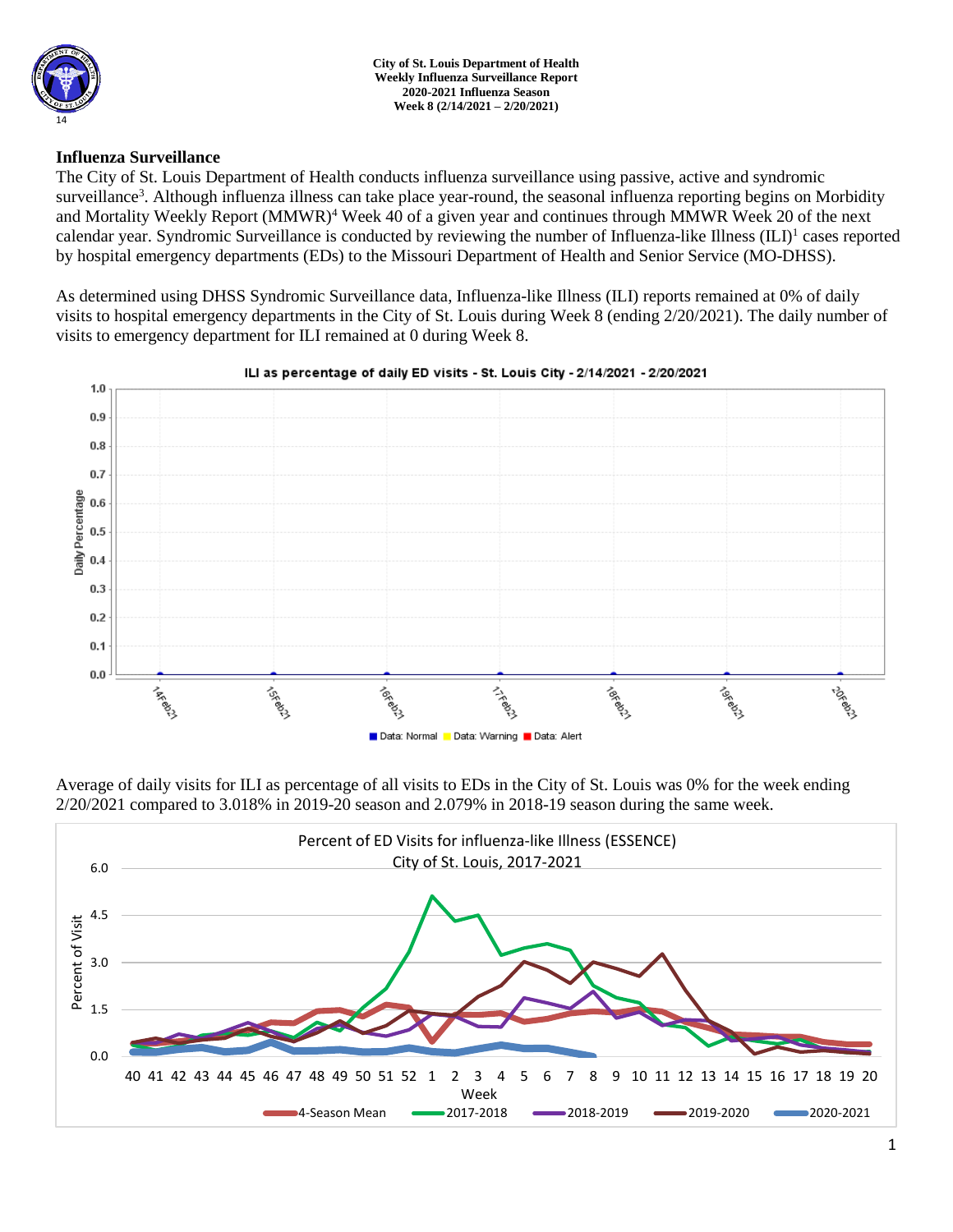

Passive Surveillance is conducted through reporting of confirmed influenza cases<sup>2</sup> from various surveillance sites like hospitals, offices of healthcare providers, and laboratories. As of the current influenza season, for the week ending 2/20/2021, there have been 6 cases of Influenza A and 9 cases of Influenza B for a total of 15 influenza cases from the city of St. Louis. Influenza A accounted for 40% and influenza B accounted for 60% of total influenza cases. The data of the latest weeks is provisional and is subject to change in the following weeks.

# **Table 1: Number of Laboratory Positive Influenza Cases by Influenza Type**

| Influenza Type              | Week 5<br>$(1/24/2021 -$<br>1/30/2021 | Week 6<br>$(1/31/2021 -$<br>2/6/2021 | Week 7<br>$(2/7/2021 -$<br>2/13/2021 | Week 8<br>$(2/14/2021 -$<br>2/20/2021 | 2020-2021*<br>Season-to-Date | Percentage |
|-----------------------------|---------------------------------------|--------------------------------------|--------------------------------------|---------------------------------------|------------------------------|------------|
| Influenza A                 | 0                                     |                                      | 0                                    | 0                                     | 6                            | 40%        |
| Influenza B                 | 0                                     |                                      | 0                                    | 0                                     | 9                            | 60%        |
| Influenza unknown / Untyped | 0                                     |                                      | 0                                    | 0                                     |                              | 0%         |
| Total                       | 0                                     |                                      | υ                                    |                                       | 15                           | 100%       |

# **Table 2: Number of Laboratory Confirmed Influenza Cases by Age Group**

| <b>Age Group</b> | Week 5<br>$(1/24/2021 -$<br>1/30/2021 | Week 6<br>$(1/31/2021 -$<br>2/6/2021 | Week 7<br>$(2/7/2021 -$<br>2/13/2021 | Week 8<br>$(2/14/2021 -$<br>2/20/2021 | 2020-2021*<br>Season-to-Date | Percentage |
|------------------|---------------------------------------|--------------------------------------|--------------------------------------|---------------------------------------|------------------------------|------------|
| 0 to 4 years     | 0                                     |                                      | 0                                    | 0                                     |                              | 13%        |
| 5 to 14 years    | 0                                     | 0                                    | 0                                    | 0                                     |                              | 13%        |
| 15 to 24 years   | 0                                     | 0                                    | 0                                    | 0                                     |                              | 13%        |
| 25 to 49 years   | 0                                     | 0                                    | 0                                    | 0                                     |                              | 33%        |
| 50 to 64 years   | 0                                     | O                                    | 0                                    | 0                                     |                              | 13%        |
| 65+ years        | 0                                     |                                      | 0                                    | 0                                     |                              | 13%        |
| <b>Total</b>     | 0                                     |                                      | 0                                    |                                       | 15                           | 100%       |

# **Table 3: Number of Laboratory Confirmed Influenza Cases by Age Group and Type**

For Cases Reported between 09/27/2020 and 2/20/2021

| <b>Age Group</b> | <b>Type A</b> |      | <b>Type B</b> |      | <b>Unknown Type</b> |   | <b>Total</b> |      |
|------------------|---------------|------|---------------|------|---------------------|---|--------------|------|
|                  | n             | %    | n             | %    | n                   | % | n            | %    |
| 0 to 4 years     |               | 16.7 |               | 11.1 |                     |   |              | 13.3 |
| 5 to 14 years    |               | 33.3 |               | 0.0  |                     |   |              | 13.3 |
| 15 to 24 years   |               | 16.7 |               | 11.1 |                     |   |              | 13.3 |
| 25 to 49 years   |               | 0.0  |               | 55.6 |                     |   |              | 33.3 |
| 50 to 64 years   |               | 16.7 |               | 11.1 |                     |   |              | 13.3 |
| 65+ years        |               | 16.7 |               | 11.1 |                     |   |              | 13.3 |
| Total            |               |      |               |      |                     |   | 15           |      |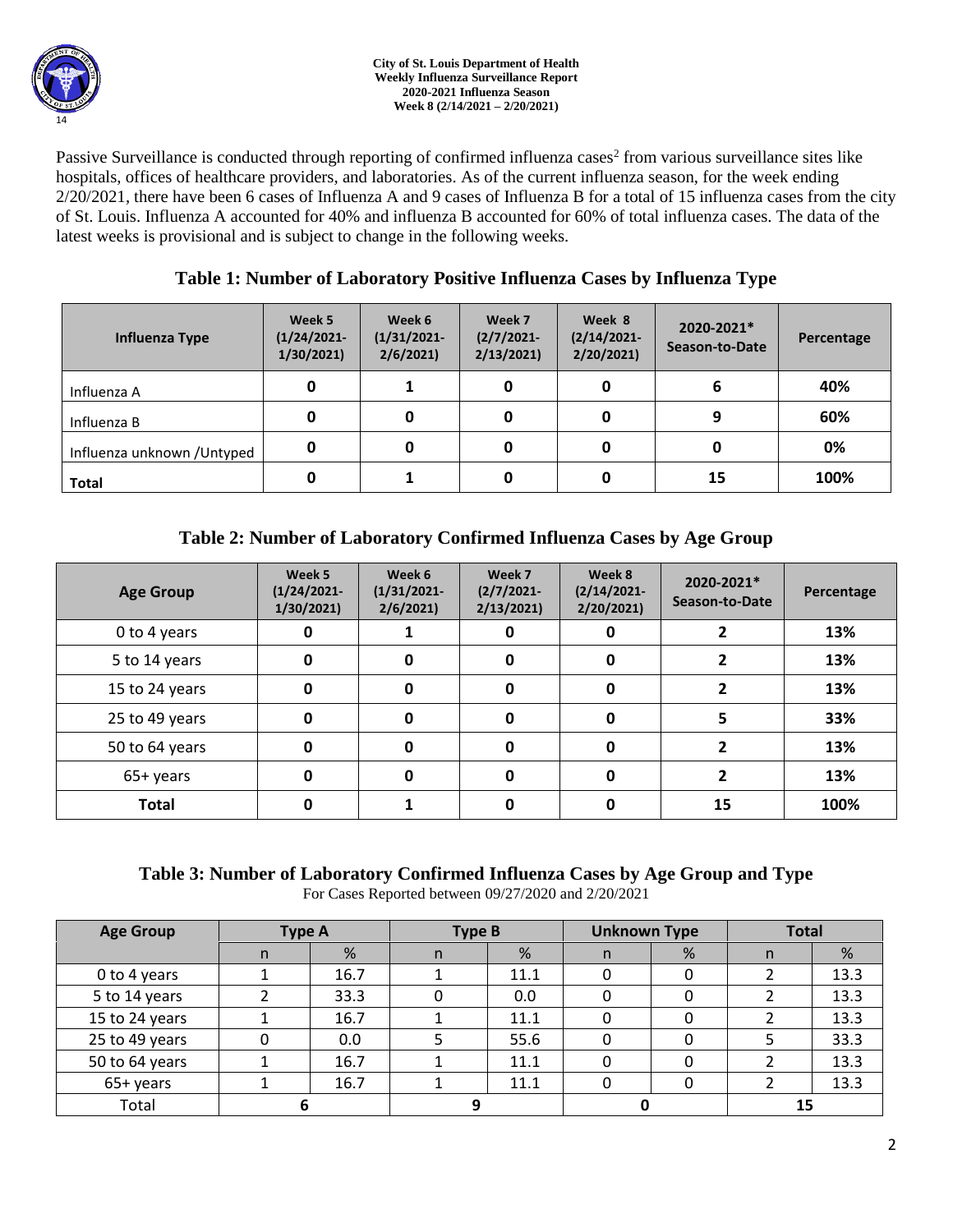| <b>Previous</b>                                                                                                                      |                                                                                |                                  |                                       |                            |                                  | 4-Season                                          | 4-Season                                    |  |  |
|--------------------------------------------------------------------------------------------------------------------------------------|--------------------------------------------------------------------------------|----------------------------------|---------------------------------------|----------------------------|----------------------------------|---------------------------------------------------|---------------------------------------------|--|--|
| <b>Seasons</b>                                                                                                                       | 2016-2017                                                                      | 2017-2018                        | 2018-2019                             | 2019-2020                  | 2020-2021                        | <b>Mean</b>                                       | <b>Median</b>                               |  |  |
| Week 5                                                                                                                               | 262                                                                            | 282                              | 131                                   | 255                        | $\mathbf 0$                      | 233                                               | 259                                         |  |  |
| Week 6                                                                                                                               | 348                                                                            | 194                              | 121                                   | 374                        | $\mathbf{1}$                     | 259                                               | 271                                         |  |  |
| Week 7                                                                                                                               | 308                                                                            | 239                              | 185                                   | 255                        | $\mathbf 0$                      | 247                                               | 247                                         |  |  |
| Week 8                                                                                                                               | 446                                                                            | 133                              | 106                                   | 340                        | $\boldsymbol{0}$                 | 256                                               | 237                                         |  |  |
| Laboratory Confirmed Cases of Influenza<br>City of St. Louis, 2020-21, Compared to Previous 4 Seasons<br>800<br>600<br>Counts<br>400 |                                                                                |                                  |                                       |                            |                                  |                                                   |                                             |  |  |
| 200<br>0<br>$\overline{a}$                                                                                                           | $\overline{4}$<br>$\overline{41}$<br>42<br>$\frac{3}{4}$<br>2<br>4-Season Mean | 46<br>48<br>49<br>$\overline{4}$ | 50<br>51<br>52<br>ſ<br>$-2017 - 2018$ | CDC week<br>$-2018 - 2019$ | ന<br>$\Xi$<br>$\Xi$<br>2019-2020 | $\frac{9}{1}$<br>2<br>≌<br>出<br>크<br>$-2020-2021$ | $\frac{8}{10}$<br>ఇ<br>20<br>$\overline{c}$ |  |  |

## **Table 4: Total Number of Laboratory Confirmed Influenza Cases Through Previous 4 Seasons**

## **City of St. Louis Influenza Outbreaks:**

During the week ending 2/20/2021, there have been no outbreaks of influenza reported to the City of St. Louis Department of Health.